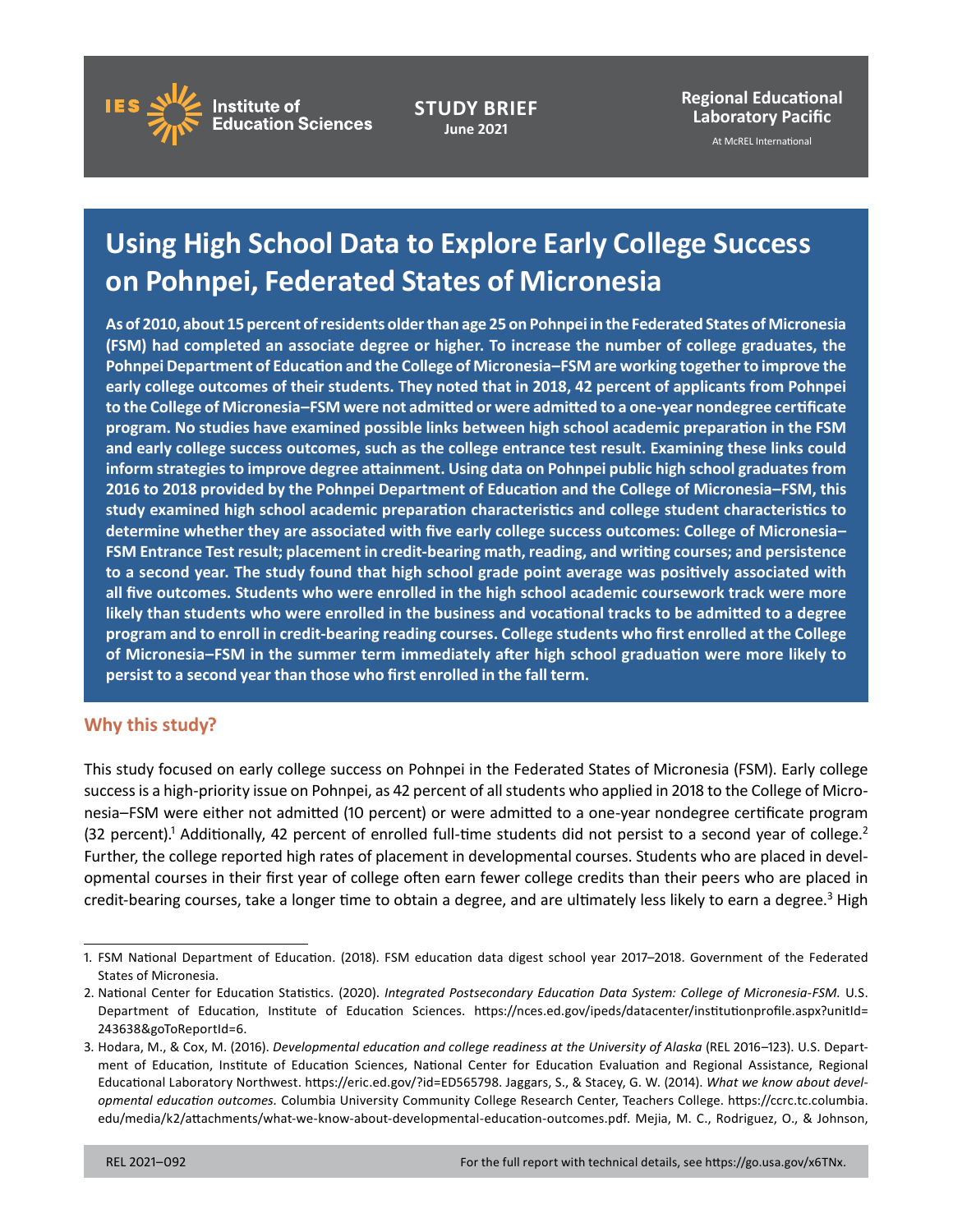rates of enrollment in developmental courses suggest that many Pohnpei high school graduates might be academically underprepared to complete postsecondary coursework. However, little is known about what factors are associated with the early college success of Pohnpei high school graduates who enroll in the College of Micronesia– FSM. Administrators at the Pohnpei Department of Education and the College of Micronesia–FSM want to better understand the high school experiences of graduates who are more prepared to succeed at the college based on measures of early college success.

## **What was studied and how?**

This study examined the extent to which high school and college academic preparation characteristics of Pohnpei public high school graduates are associated with early college outcomes at the College of Micronesia–FSM. The measures used in the study were based on research that has demonstrated a link between high school academic preparation and college success<sup>4</sup> and between college student characteristics and college success. The following measures were used:

- High school academic preparation characteristics: grade point average and coursework track (the series of courses a student was enrolled in during grades 11 and 12, with options of academic, business, or vocational).
- College student characteristics: enrollment type, placement type, and first term of enrollment.
- Early college success outcomes: result on the College of Micronesia–FSM Entrance Test, placement in credit-bearing courses, and persisting to a second year of college.

The study addressed the following research questions:

- 1. What percentage of public high school graduates received each of the four possible test results on the College of Micronesia–FSM Entrance Test (not admitted result, certificate result, Achieving College Excellence result, or degree result)?
	- 1a. After high school student characteristics are controlled for, which high school academic preparation characteristics are associated with entrance test results?
- 2. What percentages of college students were placed in credit-bearing math, reading, and writing courses at the College of Micronesia-FSM?
	- 2a. After high school student characteristics are controlled for, which high school academic preparation characteristics are associated with placement in credit-bearing courses?
- 3. What percentage of college students persisted to a second year?
	- 3a. After high school student characteristics are controlled for, which high school academic preparation characteristics and college characteristics are associated with persistence to a second year?

H. (2016). *Preparing students for success in California community college.* Public Policy Institute of California. [https://www.ppic.org/](https://www.ppic.org/content/pubs/report/R_1116MMR.pdf) [content/pubs/report/R\\_1116MMR.pdf.](https://www.ppic.org/content/pubs/report/R_1116MMR.pdf)

<sup>4.</sup> Hodara & Cox, 2016. Kreisman, D., & Stange, K. (2019). *Depth over breadth: The value of vocational education in U.S. high schools.*  Education Next, 19(4). Retrieved April 6, 2021, from [https://www.educationnext.org/depth-over-breadth-value-vocational-education](https://www.educationnext.org/depth-over-breadth-value-vocational-education-u-s-high-schools/)[u-s-high-schools/.](https://www.educationnext.org/depth-over-breadth-value-vocational-education-u-s-high-schools/) Tucker, L., & McKnight, O. (2019). Assessing the validity of college success indicators for the at-risk student: Toward developing a best-practice model. *Journal of College Student Retention: Research, Theory & Practice, 21*(2), 166–183. [https://](https://doi.org/10.1177/1521025117696822) [doi.org/10.1177/1521025117696822.](https://doi.org/10.1177/1521025117696822) Turk, J. M. (2018). *Identifying predictors of credential completion among beginning community college students.* American Council on Education, Center for Policy Research and Strategy. [https://www.acenet.edu/Documents/](https://www.acenet.edu/Documents/Identifying-Predictors-of-Credential-Completion-Among-Beginning-Community-College-Students.pdf) [Identifying-Predictors-of-Credential-Completion-Among-Beginning-Community-College-Students.pdf.](https://www.acenet.edu/Documents/Identifying-Predictors-of-Credential-Completion-Among-Beginning-Community-College-Students.pdf)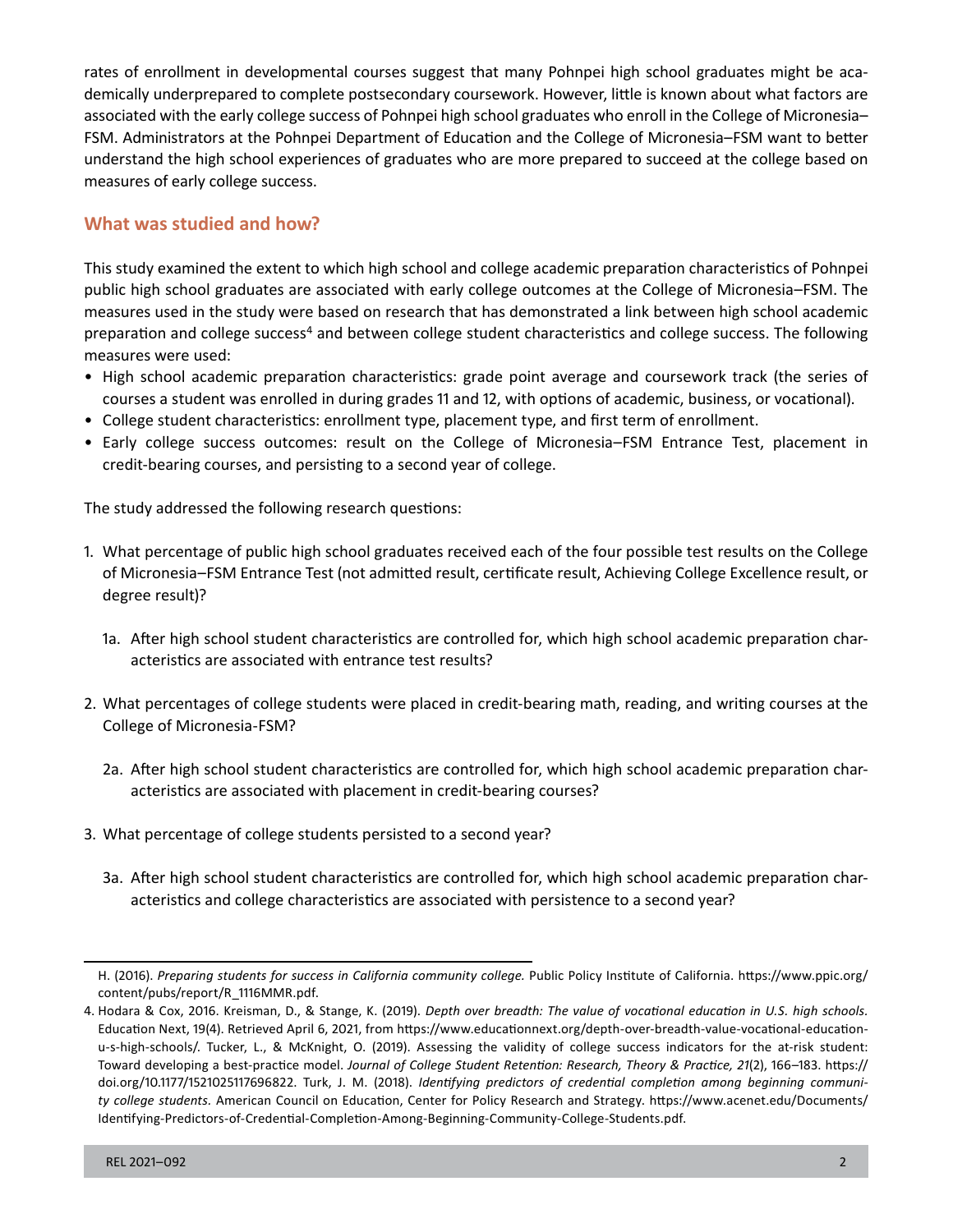The Pohnpei Department of Education and the College of Micronesia–FSM provided data for the study. The sample for research questions 1 and 1a comprised 1,146 students who graduated from a Pohnpei public high school between spring 2016 and spring 2018 and took the College of Micronesia–FSM Entrance Test in grade 12. The sample for research questions 2, 2a, 3, and 3a comprised 327 students in the sample for research questions 1 and 1a who were admitted to Achieving College Excellence (a series of developmental courses) or a two-year associate degree program and enrolled in the college in the summer or fall term immediately after high school graduation.

## **Findings**

- **One-third of Pohnpei high school students who took the College of Micronesia–FSM Entrance Test received a high enough result to be considered for direct admission to a degree program.** About 34 percent of high school students who took the entrance test received the certificate result, 22 percent received the Achieving College Excellence result, and 33 percent received the degree program result. About 10 percent did not receive a high enough result to be considered for admission.
- **High school grade point average was positively associated with receiving a high enough result on the College of Micronesia–FSM Entrance Test to be considered for direct admission to a degree program.** The probability of receiving the degree program result was 32 percent for students with a high school grade point average of 2.0, 49 percent for students with a grade point average of 3.0, and 66 percent for students with a grade point average of 4.0.
- **Enrollment in the high school academic coursework track was positively associated with receiving a high enough result on the College of Micronesia–FSM Entrance Test to be considered for direct admission to a degree program.** The probability of receiving the degree program result was 19 percent for students who were enrolled in the vocational coursework track, 25 percent for students who were enrolled in the business coursework track, and 46 percent for students who were enrolled in the academic coursework track.
- **A majority of College of Micronesia–FSM students were placed in credit-bearing math courses, while smaller percentages were placed in credit-bearing reading and writing courses.** About 69 percent of college students were placed in credit-bearing math courses, while 40 percent were placed in credit-bearing writing courses, and 13 percent were placed in credit-bearing reading courses.
- **High school grade point average was positively associated with College of Micronesia–FSM students' placement in credit-bearing courses in all three subjects.** The probability of being placed in credit-bearing math courses was 41 percent for students with a high school grade point average of 2.0, 81 percent for students with a grade point average of 3.0, and 96 percent for students with a grade point average of 4.0 (figure 1). Students with a high school grade point average of 2.0 had a 16 percent probability of being placed in credit-bearing writing courses and a 2 percent probability of being placed in credit-bearing reading courses. Students with a high school grade point average of 4.0 had a 60 percent probability of being placed in credit-bearing writing courses and a 31 percent probability of being placed in credit-bearing reading courses.
- **Enrollment in the high school academic coursework track was positively associated with college students' placement in credit-bearing reading courses but had no clear association with placement in credit-bearing math or writing courses.** The probability of being placed in credit-bearing reading courses was 12 percent for students who had been enrolled in the academic coursework track, 10 percent for students who had been enrolled in the business coursework track, and 1 percent for students who had been enrolled in the vocational coursework track. High school coursework track had no clear relationship with placement in credit-bearing math or writing courses.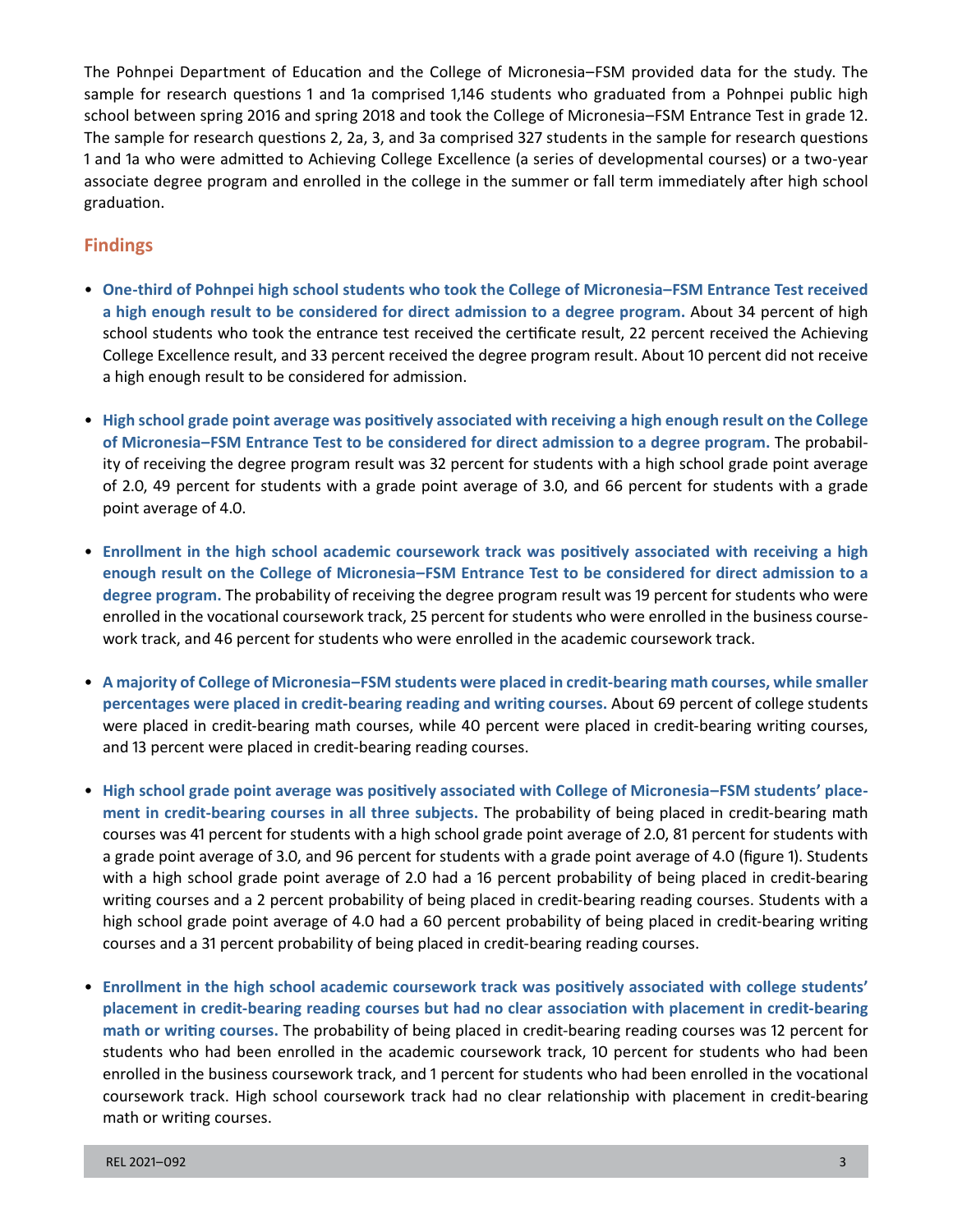### **Figure 1. High school grade point average was positively associated with College of Micronesia–FSM students' placement in credit-bearing courses in all three subjects, spring 2016–spring 2018**



Note: *n* = 327 students who graduated from a Pohnpei public high school between spring 2016 and 2018 and enrolled in the Achieving College Excellence program or a degree program at the College of Micronesia–FSM in the summer or fall term immediately after high school graduation. Predicted probabilities are calculated from regression models (see appendix B for details on the calculations and tables C6–C8 and C11 in appendix C for detailed results).

Source: Authors' analyses of data from the Pohnpei Department of Education and the College of Micronesia–FSM.

- **About 72 percent of College of Micronesia–FSM students persisted to a second year.**
- **High school grade point average was positively associated with College of Micronesia–FSM students' persistence to a second year.** The probability of persisting to a second year was 24 percent for students with a high school grade point average of 2.0, 55 percent for students with a grade point average of 3.0, and 82 percent for students with a grade point average of 4.0.
- **First enrolling in the summer term rather than in the fall term after high school graduation was positively associated with College of Micronesia–FSM students' persistence to a second year.** The probability of persisting to a second year was 83 percent for students who enrolled for the first time in the summer term and 60 percent for students who enrolled for the first time in the fall term.

#### **Implications**

This is the first study to examine the link between high school academic preparation characteristics and college student characteristics in early college success for Pohnpei high school graduates at the College of Micronesia– FSM. These findings have several implications for how education leaders on Pohnpei could promote students' early college success. Because high school cumulative grade point average was positively associated with early college outcomes, Pohnpei Department of Education leadership might want to develop an early warning system for Pohnpei public high schools that monitors students' academic progress. Additionally, department leadership might want to examine why students choose their high school coursework track in order to ensure that the curriculum of each track aligns with students' career goals. The probabilities for some outcomes, such as placement in credit-bearing reading and writing courses, were low for high-performing students, indicating that those students might not have been prepared for college coursework or that the college's entrance test or placement criteria are not appropriately determining students' college readiness. The findings suggest that further research is needed to understand why